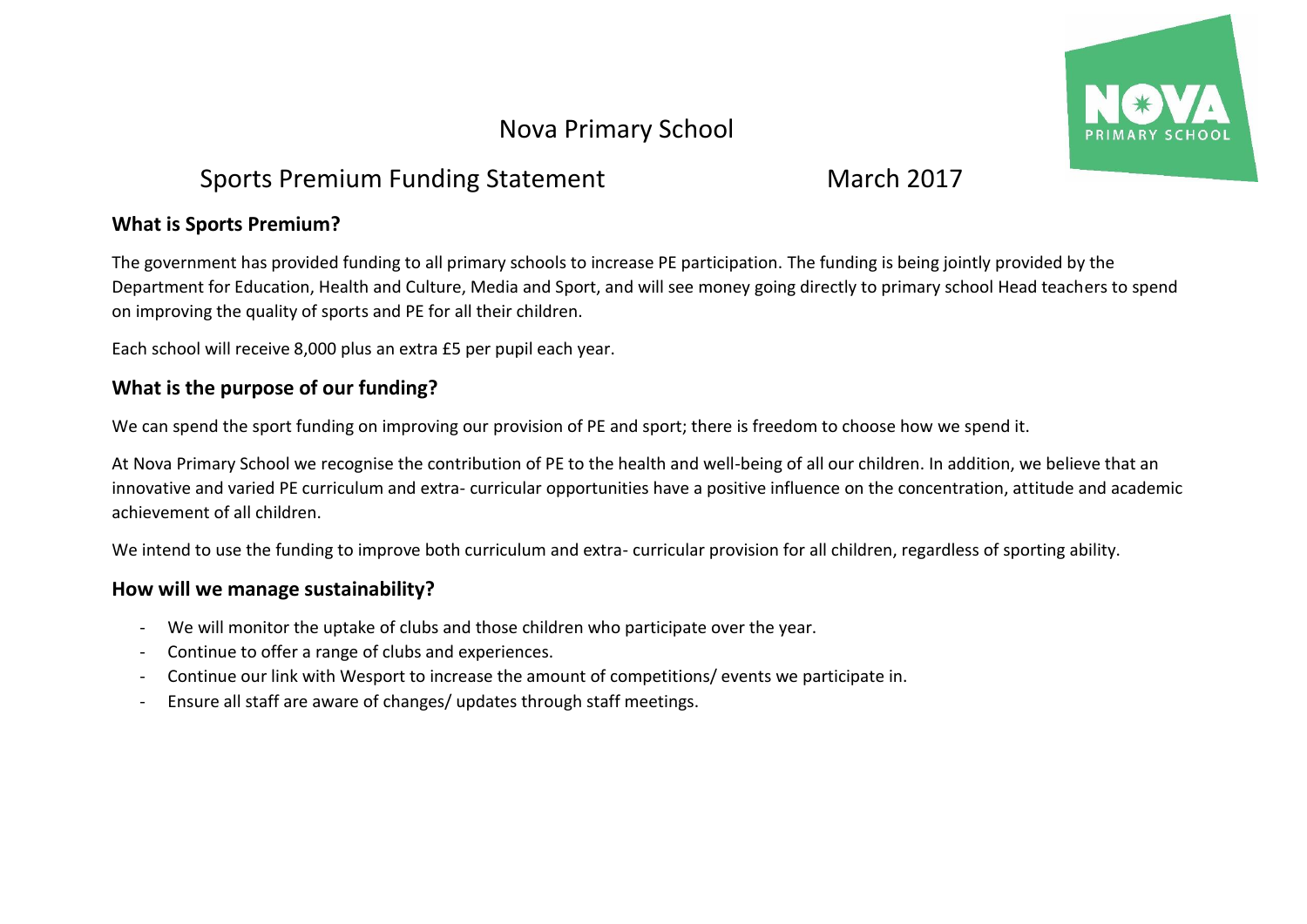| <b>SPORTS PREMIUM</b><br><b>FUNDING</b><br><b>Academic Year: 2016/2017</b>                                                        | Total funding allocated 16/17: £9190<br>Carry forward 15/16: £4446<br><b>Total: £13,636</b>                                                                                                       |                                                                                                                                                                                                                                                                                                                                                                                                                                                                                                                         |                                       |                          |                                                                                                                                                                                                                                         |                                                                                                                                                                                                                                                  |
|-----------------------------------------------------------------------------------------------------------------------------------|---------------------------------------------------------------------------------------------------------------------------------------------------------------------------------------------------|-------------------------------------------------------------------------------------------------------------------------------------------------------------------------------------------------------------------------------------------------------------------------------------------------------------------------------------------------------------------------------------------------------------------------------------------------------------------------------------------------------------------------|---------------------------------------|--------------------------|-----------------------------------------------------------------------------------------------------------------------------------------------------------------------------------------------------------------------------------------|--------------------------------------------------------------------------------------------------------------------------------------------------------------------------------------------------------------------------------------------------|
| <b>Key Outcome Indicator</b>                                                                                                      | <b>Action</b>                                                                                                                                                                                     |                                                                                                                                                                                                                                                                                                                                                                                                                                                                                                                         | <b>Intended impact</b>                | Cost                     | <b>Evidence</b>                                                                                                                                                                                                                         | <b>Impact on pupils</b>                                                                                                                                                                                                                          |
|                                                                                                                                   |                                                                                                                                                                                                   |                                                                                                                                                                                                                                                                                                                                                                                                                                                                                                                         |                                       |                          |                                                                                                                                                                                                                                         |                                                                                                                                                                                                                                                  |
| <b>Outcome 1:</b><br>The Engagement of all<br>pupils in regular physical<br>activity- kick-starting healthy<br>active lifestyles. | Physical Breaks (15 mins<br>$daily$ ) –<br>KS1-2x running a mile, 3x in<br>class physical break.<br>KS2-3x running a mile, x2 in<br>class physical break.<br>Swimming for all Year 4<br>children. | - To improve the health and<br>wellbeing of children - linked to our<br>school improvement plan.<br>- To give children a positive start to<br>the day.<br>- Energy that can sometimes lead to<br>channelled.<br>-For all children to swim<br>competently, confidently and<br>proficiently over a distance of at<br>least 25 metres.<br>- For children to understand and<br>apply safe self-rescue in different<br>water-based situations.<br>- For all children to leave school at<br>the end of KS2 knowing a range of | disruptive behaviour to be positively | £48<br>(Pedomet<br>ers). | - Video evidence of<br>children talking<br>about running a<br>mile.<br>- Pupil<br>questionnaires.<br>- Case studies of<br>individual children.<br>-Register of<br>children<br>completing their<br>25 metres.<br>-Swimming<br>registers. | - Improved health and<br>wellbeing.<br>-Children are being<br>exposed to more<br>opportunity to be<br>physically active.<br>- Children leaving<br>school knowing how to<br>be safe in water-based<br>situation and<br>competent in the<br>water. |
|                                                                                                                                   | Purchase of sports                                                                                                                                                                                | swimming strokes.<br>-To ensure children are receiving                                                                                                                                                                                                                                                                                                                                                                                                                                                                  |                                       | £1,162                   | - After school club                                                                                                                                                                                                                     | - Improved health and                                                                                                                                                                                                                            |
| <b>Outcome 2:</b><br>The profile of PE and sport<br>being raised across the school                                                | equipment for Lunch time<br>activities and After school<br>clubs to give children (KS1<br>and KS2) a range of sporting<br>opportunities.                                                          | over 2 hours of PE per week.<br>- To improve children's participation<br>in extra-curricular activities.<br>- To promote a healthy and active<br>lifestyle.                                                                                                                                                                                                                                                                                                                                                             |                                       |                          | list.<br>- Attendance<br>registers.                                                                                                                                                                                                     | wellbeing.<br>- A variety of different<br>clubs for children to<br>choose from.                                                                                                                                                                  |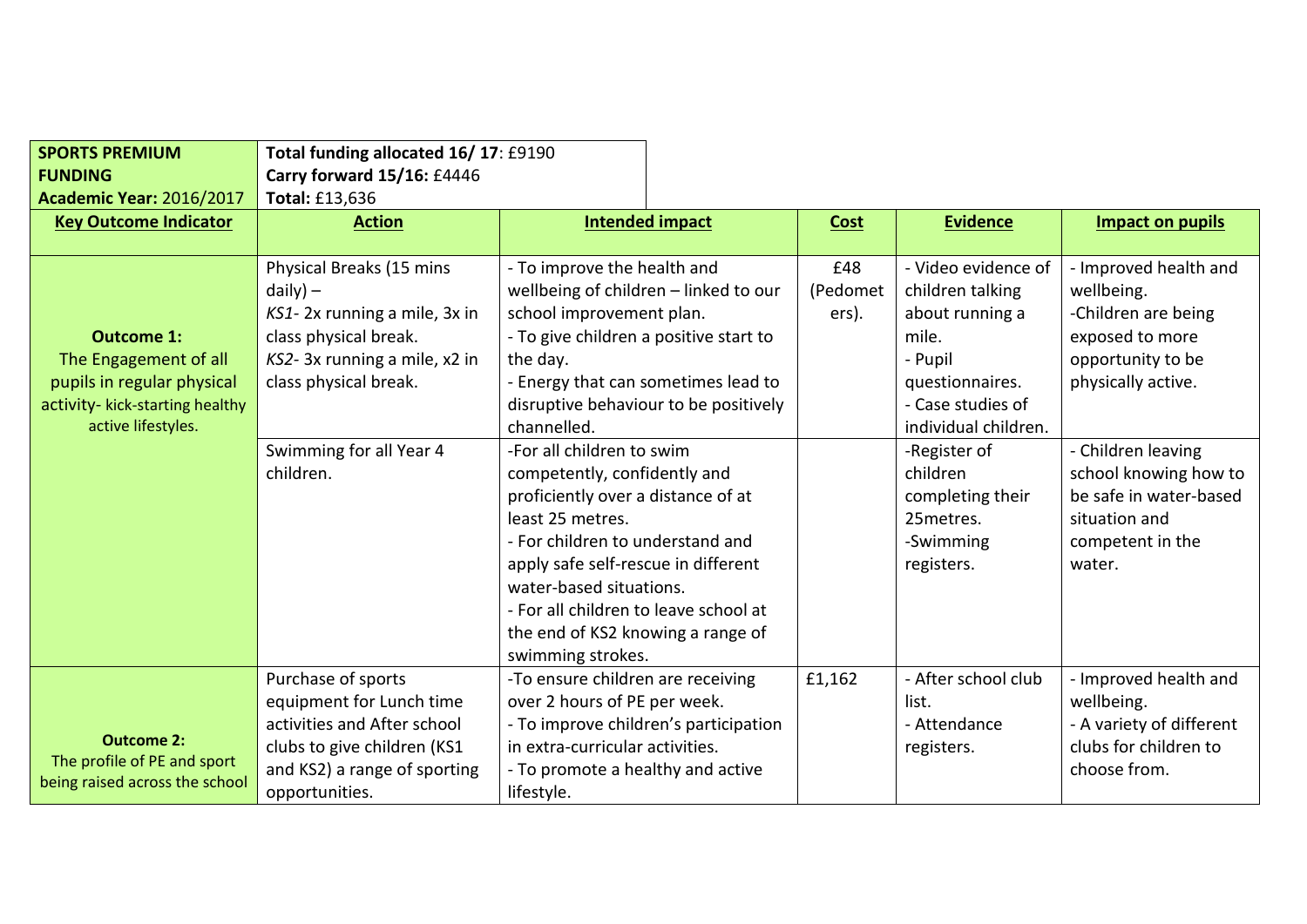| as a tool for whole school<br>improvement.                                                                   | - Purchase of sports<br>equipment for PE lessons. | -To provide access to high quality PE<br>and sports equipment.<br>- To support high quality teaching<br>and learning.                                                                                                                                                       | £940             | - Lesson plans<br>- Lesson<br>observations.                                                             | -Enhanced inclusive<br>curriculum -meeting<br>the needs of pupils.<br>-Enough equipment for<br>all children and<br>therefore readily<br>accessible to all.<br>-Enriching the<br>curriculum for children. |
|--------------------------------------------------------------------------------------------------------------|---------------------------------------------------|-----------------------------------------------------------------------------------------------------------------------------------------------------------------------------------------------------------------------------------------------------------------------------|------------------|---------------------------------------------------------------------------------------------------------|----------------------------------------------------------------------------------------------------------------------------------------------------------------------------------------------------------|
|                                                                                                              | <b>REAL PE</b>                                    | - Strengthening skills of staff in EYFS,<br>KS1 and KS2.<br>-To teach PE using a skill based<br>scheme.<br>-To aid planning and assessment of<br>PE across the school.                                                                                                      | £1280            | -Lesson<br>observations of<br>quality teaching.<br>-Planned<br>assessment to help<br>judge PE progress. | -Children's PE<br>curriculum being more<br>skills based.<br>-Enhancing inclusive<br>curriculum provision.                                                                                                |
| <b>Outcome 3:</b><br>Increased confidence,<br>knowledge and skills of all<br>staff in teaching PE and sport. | <b>REAL GYM</b>                                   | -Enhancing teaching and learning.<br>- To improve teacher confidence.                                                                                                                                                                                                       | £1700            | -Lesson<br>observations of<br>quality teaching.<br>-Planned<br>assessment to help<br>judge PE progress. | - Children receiving<br>enhanced quality of<br>learning.<br>-Enhancing inclusive<br>curriculum provision.                                                                                                |
|                                                                                                              | Tag rugby coaching (Y3/4)                         | - Improving teacher's confidence and<br>therefore impacting expertise.<br>- To improve children's<br>understanding of what constitutes<br>healthy eating and a healthy diet, as<br>well as increasing their knowledge of<br>food safety.<br>-To inspire children to want to | £100<br>(Supply) | -Participation in<br>tag rugby club and<br>competitions.                                                | - Children receiving<br>enhanced quality of<br>learning.<br>- Improved<br>understanding of<br>health and wellbeing.<br>- Inspiring children to<br>attend clubs.                                          |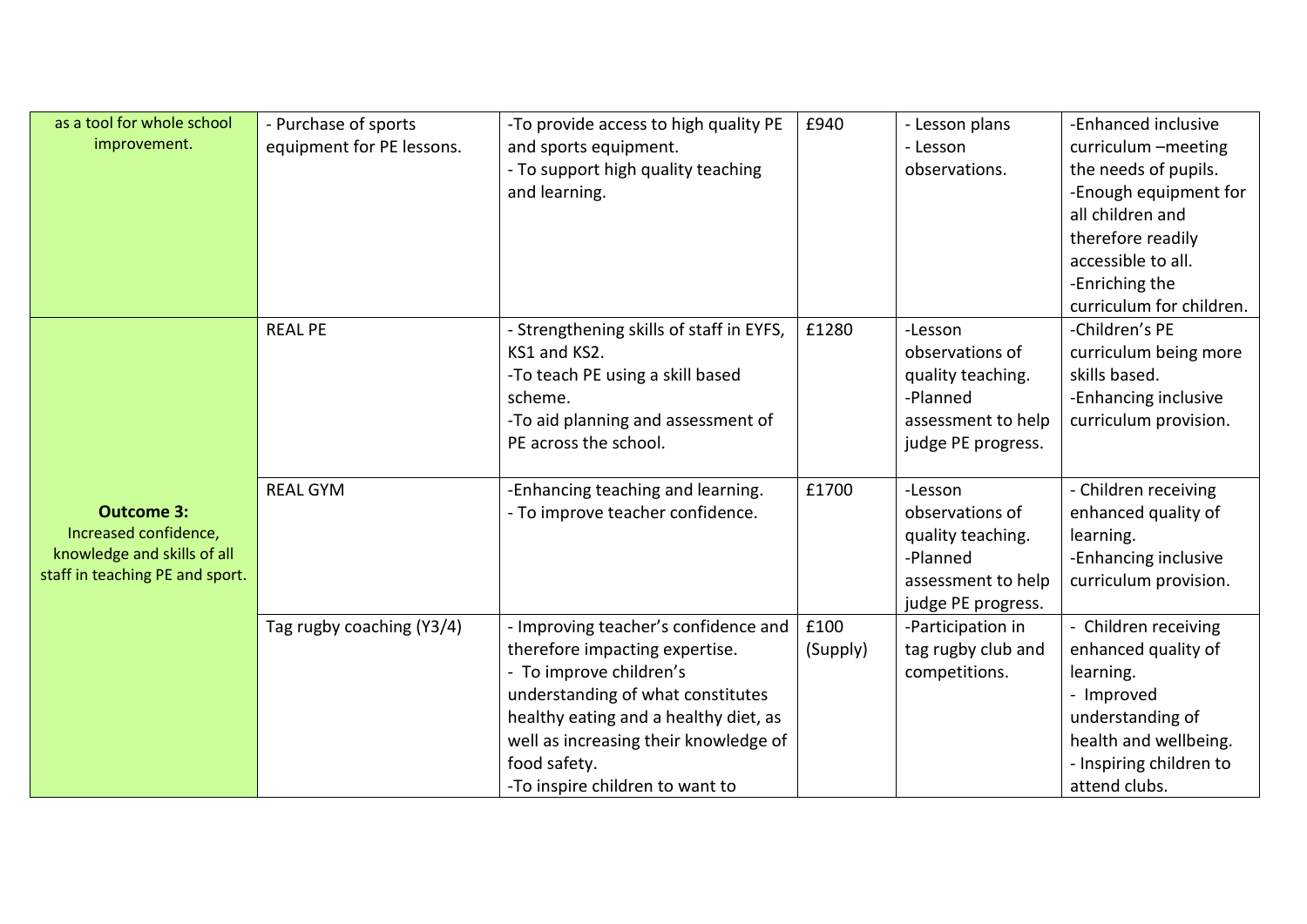|                                                                                                          |                                                                              | participate in a tag rugby after<br>school club.                                                                                                                                                                         |               |                                                                                         |                                                                                                                                                                                                  |
|----------------------------------------------------------------------------------------------------------|------------------------------------------------------------------------------|--------------------------------------------------------------------------------------------------------------------------------------------------------------------------------------------------------------------------|---------------|-----------------------------------------------------------------------------------------|--------------------------------------------------------------------------------------------------------------------------------------------------------------------------------------------------|
|                                                                                                          | PE conference and leadership<br>license.                                     | -To strengthen skills of teachers and<br>their understanding on the PE<br>curriculum.                                                                                                                                    | £147          | -Lesson<br>observations<br>-Staff meetings                                              | - Children receiving<br>quality learning.                                                                                                                                                        |
| <b>Outcome 4:</b><br>Broader experience of a range<br>of sports and activities<br>offered to all pupils. | Inclusive PE-Boccia (free),<br>Wheelchair basketball.                        | -To expose and inspire children to a<br>variety of different sporting<br>activities.<br>-To improve confidence and<br>enthusiasm of SEN children.<br>- For all children to gain an<br>understanding of inclusive sports. | £250<br>£2750 | -Photos of events.<br>After school club                                                 | -Children with physical<br>difficulties to be<br>inspired by inclusive PE.<br>- Children to gain an<br>understanding of<br>inclusive sports -<br>increased empathy.                              |
|                                                                                                          | Sports First-Dodgeball,<br><b>Benchball and Athletics</b><br>Clubs.          | - Afterschool clubs (once a week for<br>KS1 and KS2) to develop multi-skills<br>and competitive games.                                                                                                                   |               | list.<br>- Attendance<br>registers.                                                     | -Children to experience<br>a range of different<br>sporting activities.<br>- Children receiving<br>quality teaching and<br>learning.                                                             |
| <b>Outcome 5:</b><br>Increased participation in<br>competitive sport.                                    | Sports Day                                                                   | -To encourage children to participate<br>in competitive sports activities.<br>- For children to experience and<br>witness a range of athletics events.                                                                   | £164          | -Register of<br>children<br>participating in<br>sports day.<br>-Photos from the<br>day. | - Children to<br>experience a range of<br>different sporting<br>activities.<br>- Children will develop<br>an understanding of<br>team work.<br>- Inspiring children to<br>attend athletics club. |
|                                                                                                          | Quick sticks hockey resources<br>for competitions and after<br>school clubs. | -To improve the quality of hockey<br>and sustain an ongoing hockey club.                                                                                                                                                 | £378          | - After school club<br>list.<br>- Attendance                                            | - Children receiving<br>quality teaching and<br>learning.                                                                                                                                        |